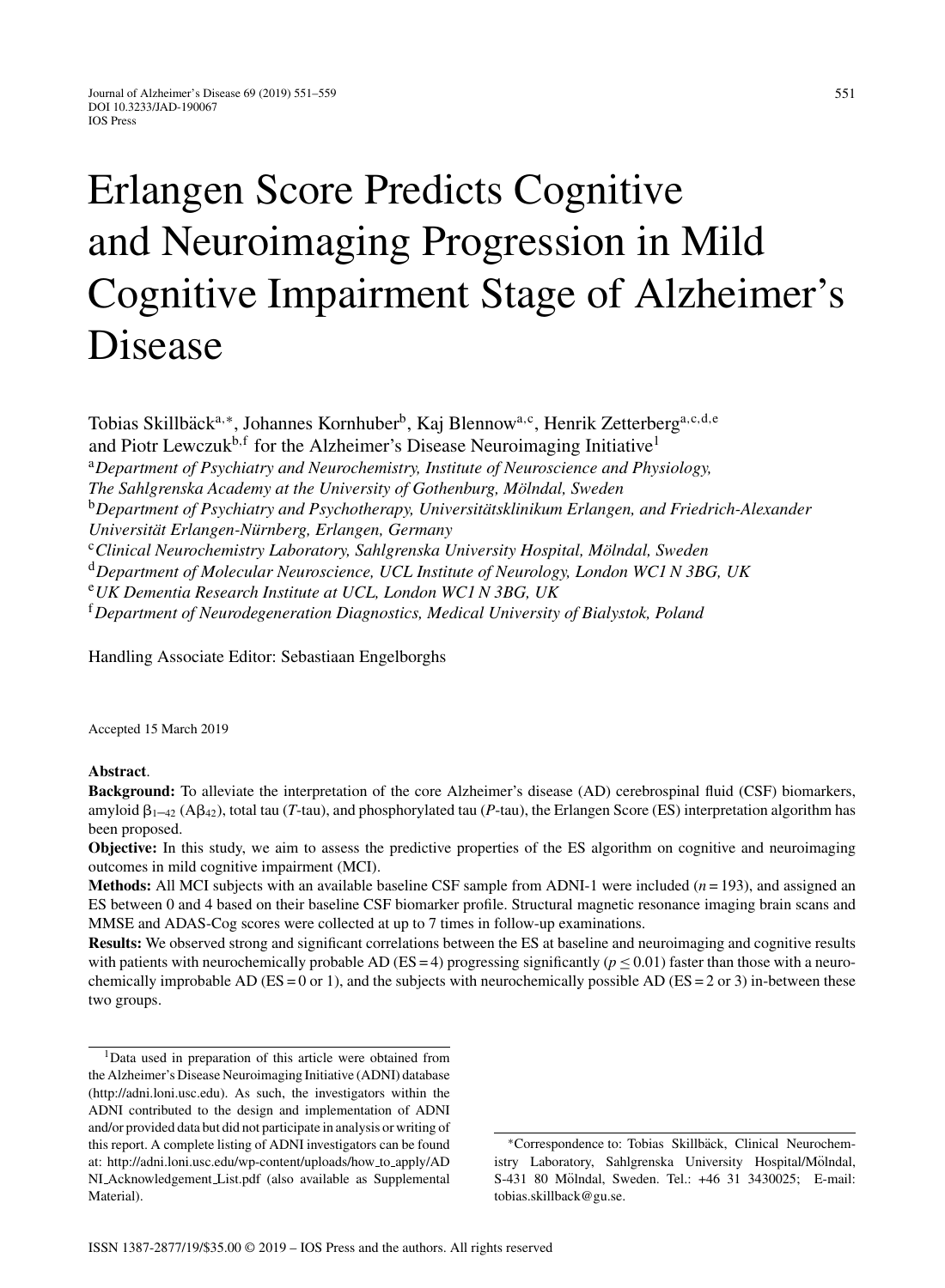**Conclusion:** This study further demonstrates the utility of the ES algorithm as a as a tool in predicting cognitive and imaging progression in MCI patients.

Keywords: A-1–42, Alzheimer's disease, biomarkers, cerebrospinal fluid, Erlangen score, *P*-tau, *T*-tau

## **INTRODUCTION**

The importance of cerebrospinal fluid (CSF) biomarkers of Alzheimer's disease (AD) as an aid for diagnostic decisions and a measure of disease progression is growing, both in research and in the clinical setting [1–3]. Reaching early and dependable diagnosis and prognosis for patients with memory complaints and other cognitive symptoms is likely key to be able to in time administer future treatments minimizing irreparable damage to the central nervous system [4]. A well-established panel of CSF biomarkers might be able to provide needed support in this task. The four most prominent and widely used biomarkers to date reflect different aspects of AD pathology: deposition of amyloid plaques leading to decreased concentrations of CSF amyloid  $\beta_{1-42}$  (A $\beta_{42}$ ) and/or decreased A $\beta_{42/40}$ ratio; neuronal degeneration as reflected by total tau (*T*-tau); and neurofibrillary tangle formation correlated to phosphorylated tau (*P*-tau) [5, 6]. However, inter-laboratory differences in biomarkers assays, analytical procedures and pre-analytical sample collection protocols have made it hard to establish laboratory-independent cutoff values [7]. This leads to difficulties in comparing CSF results between centers, and even within a given center if a measurement method and/or preanalytical handling protocol are changed. To alleviate the interpretation of laboratory analysis results in AD, the Erlangen Score (ES) interpretation algorithm has previously been proposed [8]. The ES categorizes subjects into five ordinal categories with scores from 0 to 4 based on their CSF biomarker profile in relation to cutoff values that are given laboratory-specific. This approach reflects reality closer than the dichotomization into normal or pathologic biomarker status used in other studies [9, 10]. The ES algorithm has previously been validated in pre-dementia subjects in two multicenter studies, and its utility was supported by strong associations to the development of AD dementia [11–13]. However, the relation of the ES to cognitive and neuroradiological measures of the disease progression in mild cognitive

impairment (MCI) stage of AD has never been investigated.

Therefore, in this study we aimed to assess the validity of the ES algorithm as a tool for predicting cognitive and imaging progression in MCI. We hypothesized that a higher score would be associated with faster disease progression.

## **METHODS**

Data used in the preparation of this article were obtained from the Alzheimer's disease Neuroimaging Initiative (ADNI) database (<http://adni.loni.usc.edu>). ADNI was launched in 2003 by the National Institute on Aging (NIA), the National Institute of Biomedical Imaging and Bioengineering (NIBIB), the Food and Drug Administration (FDA), private pharmaceutical companies and non-profit organizations as a \$60 million, 5-year public-private partnership. The primary goal of ADNI has been to test whether serial magnetic resonance imaging (MRI), positron emission tomography (PET), other biological markers, and clinical and neuropsychological assessment can be combined to measure the progression of MCI and early AD. The Principal Investigator of this initiative is Michael W. Weiner, MD, VA Medical Center and University of California – San Francisco. ADNI is the result of efforts of many co-investigators from a broad range of academic institutions and private corporations, and subjects have been recruited from over 50 sites across the U.S. and Canada. The initial goal of ADNI was to recruit 800 subjects but ADNI has been followed by ADNI-GO and ADNI-2. To date these three protocols have recruited over 1,500 adults, ages 55 to 90, to participate in the research, consisting of cognitively normal older individuals, people with early or late MCI, and people with early AD. The follow up duration of each group is specified in the protocols for ADNI-1, ADNI-2, and ADNI-GO. Subjects originally recruited for ADNI-1 and ADNI-GO had the option to be followed in ADNI-2. For up-to-date information, see <http://www.adni-info.org>, where inclusion/exclusion criteria are also described in detail.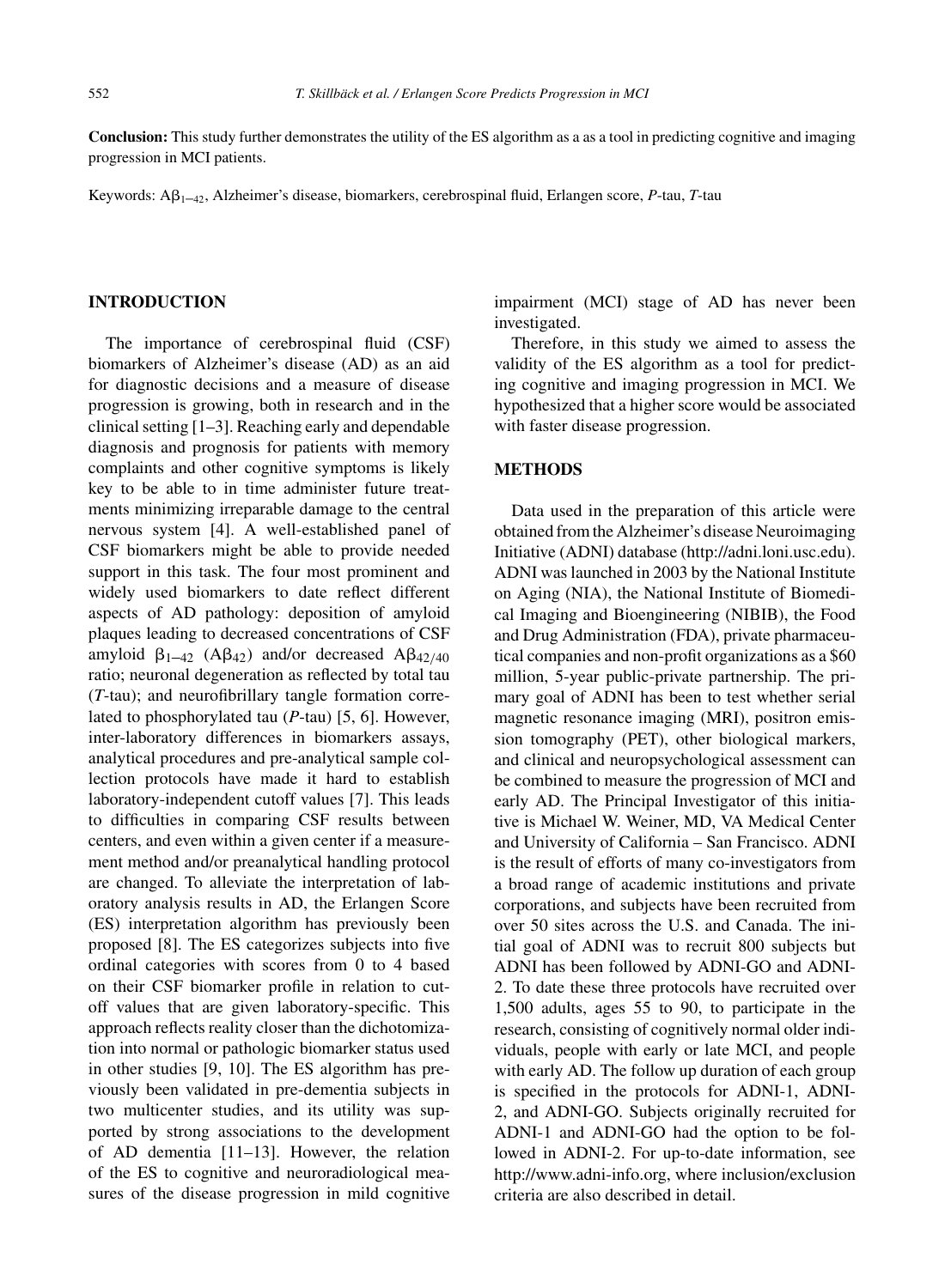#### *Subjects*

Our study population consisted of all MCI subjects with available baseline CSF samples from ADNI-1  $(n=193)$ . Briefly, all subjects included in ADNI-1 were between the ages of 55 and 90 years, had completed at least 6 years of education, were fluent in Spanish or English, and were free of any significant neurologic disease other than AD. The MCI group had Mini-Mental State Examination (MMSE) score  $\geq$ 24, objective memory loss as shown on scores on delayed recall of the Wechsler Memory Scale Logical Memory II (>1 standard deviations below the normal mean), Clinical Dementia Rating scale 0.5, preserved activities of daily living, and absence of dementia.

#### *Erlangen score*

All study subjects were assigned an ES between 0 and 4 based on their CSF biomarker profile with a macro written in Microsoft Excel. The detailed protocol for the ES can be found elsewhere [8]. Briefly, a CSF profile with all biomarkers normal is scored 0 points; a pattern with only slight alterations in one biomarker group (either  $A\beta$  or Tau, but not both) results in the score of 1; alterations in amyloid  $\beta$ pathology (in this particular study, decreased  $\mathbf{A}\beta_{1-42}$ concentrations) or tau metabolism (increased concentrations of *T*-tau and/or *P*-tau) but not in both is scored 2 points; a result with clear alterations in one biomarkers' group (either  $\text{A}\beta$  or Tau) accompanied by marginal alterations in the other group is scored 3 points; clear alterations in both  $\text{A}\beta$  and *T*-tau/*P*-tau result in 4 points. A simplified rendition of the interpretation algorithm used to translate the biomarker profiles of each subject is described elsewhere. Eventually, the subjects with the score of 0-1 are defined as "neurochemically improbable AD", the subjects with the score of 2-3 are defined as "neurochemically possible AD", and the subjects with the score of 4 are defined as "neurochemically probable AD".

## *CSF measurements*

CSF collection, processing, and storage procedures have been described previously [14]. CSF  $A\beta_{42}$ , *T*-tau, and *P*-tau were measured using the multiplex xMAP Luminex platform (Luminex Corp, Austin, TX, USA) with the INNOBIA AlzBio3 kit (Fujirebio, Ghent, Belgium). The reference ranges used for the calculations of the scores were taken directly from the previous study [14], and applied for this study without further modifications: 192 pg/mL for  $\mathbb{A}\beta_{1-42}$ , 93 pg/mL for *T*-tau, and 23 pg/mL for *P*tau. The border zones, defining "slight alterations", were set as the concentrations within the range of 173–192 pg/mL for  $A\beta_{1-42}$ , within 93–102 pg/mL for *T*-tau, and within 23–25 pg/mL for *P*-tau.

## *Magnetic resonance imaging*

Structural magnetic resonance imaging brain scans were acquired using 1.5 Tesla MRI scanners (up to 7 time points: screening, and 6, 12, 18, 24, 36 and 48 months) with a standardized protocol including T1-weighted MRI scans using a sagittal volumetric magnetization prepared rapid gradient echo (MP-RAGE) sequence [15]. In brief, automated volume measures were performed with FreeSurfer software package ([http://surfer.nmr.mgh.harvard.edu/fswiki\)](http://surfer.nmr.mgh.harvard.edu/fswiki) [16, 17]. We used averaged volume measurements for the right and left hippocampi for this study.

#### *Cognitive assessments*

Overall cognition was assessed by the MMSE and the Alzheimer's Disease Assessment Scale-Cognitive Subscale (ADAS-Cog) tests at up to 7 time points (screening, and at 6, 12, 18, 24, 36 and 48 months after the baseline assessment).

#### *Statistical analysis*

If not stated otherwise, the results of continuous variables are presented as means and standard deviations (std. dev.) or as medians and inter-quartile ranges (IQR). ANOVA and  $\chi^2$  statistics were used to test differences in age and sex distribution, baseline measurements of hippocampal and whole brain volumes, and baseline MMSE and ADAS-Cog scores between the study groups. Generalized estimating equation (GEE) was used to discern statistical differences between ES groups in the development of MMSE scores, ADAS-Cog scores, hippocampal volumes and whole brain volumes over time. The interaction term of ES\*month from baseline was used to test modifying effects of the ES on the effect of the observation time. All longitudinal changes in MMSE, ADAS-Cog scores, whole brain volumes, and hippocampal volumes were normalized to a percentage change in relation to their baseline values. Statistical significance was determined at the  $p < 0.05$  level. All statistics, charts, and tables were generated with SPSS version 22 (IBM, New York, USA).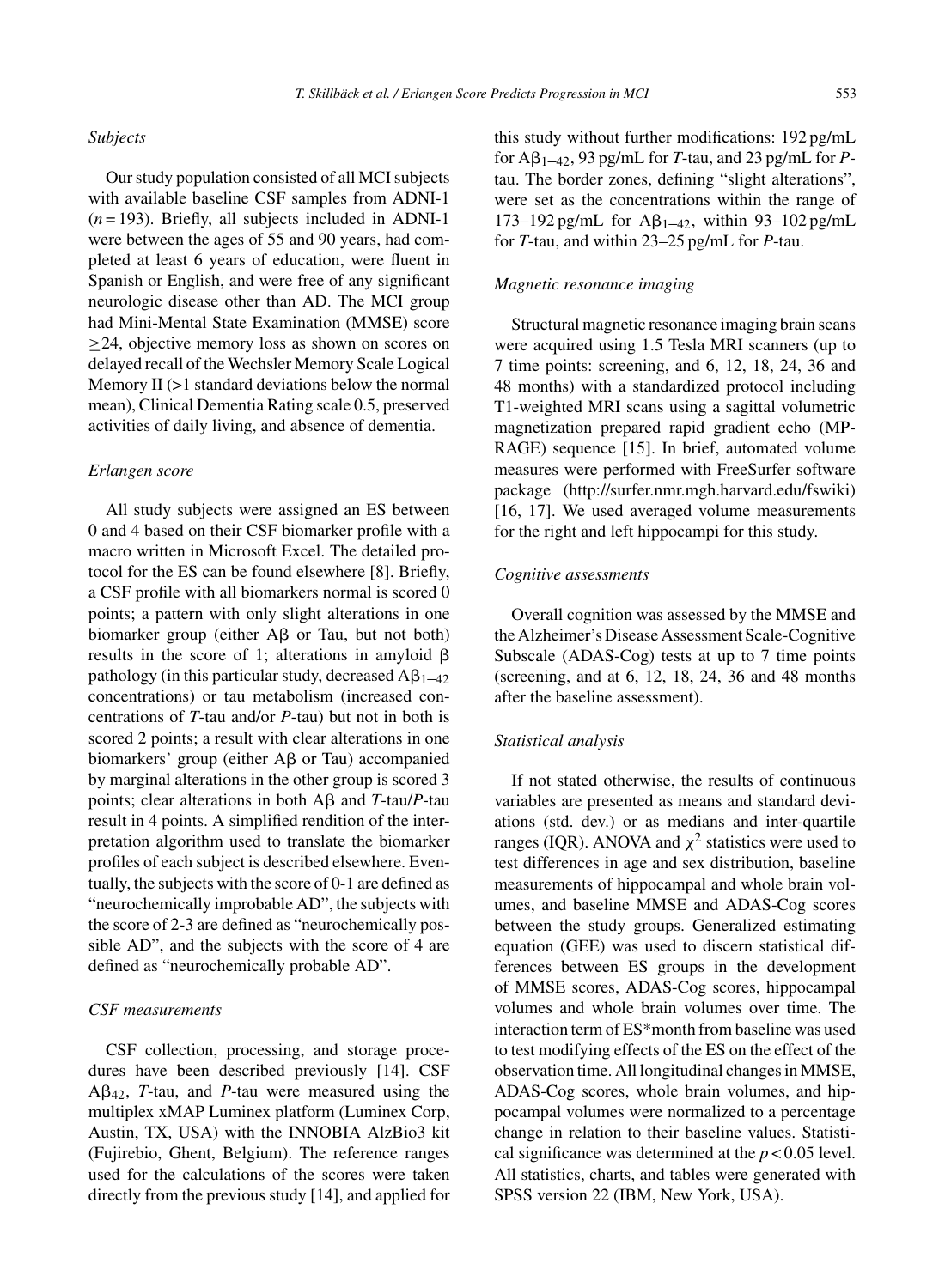## *Ethics*

All CSF samples analyzed in this study were collected in accordance with regional ethical guidelines as well as the ethical standards of the Helsinki Declaration of 1975.

## **RESULTS**

#### *Demographics of the study cohort*

Demographics and the baseline measures of the metrics analyzed in this study are presented in Table 1. There were no significant differences in age between the groups. There were significant differences in the sex distribution between the groups  $(p=0.02)$ . The group with neurochemically improbable AD ( $ES = 0$  or 1) had 26% female subjects, the group with neurochemically possible  $AD$  ( $ES = 2$  or 3) had 18% female subjects, and the group with neurochemically probable AD ( $ES = 4$ ) had  $40\%$  female subjects.

Subjects in the neurochemically improbable AD group had significantly larger hippocampal volumes at baseline compared to the neurochemically possible (mean diff =  $718 \text{ mm}^3$ ,  $p = 0.03$ ) and the neurochemically probable (mean diff =  $777 \text{ mm}^3$ ,  $p < 0.01$ ) AD groups. There were no significant differences in hippocampal volumes between the neurochemically possible and probable groups  $(p = 1.0)$ .

The neurochemically improbable AD subjects also had significantly larger whole brain volumes at baseline compared to those with neurochemically probable AD (mean diff =  $6.9E5 \text{ mm}^3$ ,  $p < 0.01$ ) but not compared to the subjects with neurochemically possible AD  $(p=1.0)$ . The neurochemically possible group and the neurochemically probable group did not significantly differ in baseline whole brain volumes  $(p=0.11)$ .

The neurochemically improbable AD group registered lower ADAS-Cog scores at baseline compared to the neurochemically possible AD (mean diff = 5.5,  $p < 0.01$ ) and the neurochemically probable AD (mean diff = 5.5,  $p < 0.01$ ) groups. No significant differences in ADAS-Cog scores between the neurochemically possible and probable AD groups could be found  $(p = 1.0)$ .

The neurochemically improbable AD group presented slightly higher MMSE scores than the neurochemically possible  $AD$  (mean diff = 1.0,  $p = 0.04$ ) but not the neurochemically probable group  $(p=0.20)$ . There were, again, no significant

|                   |       |                              |                     |               |             | Table 1    |                                                           |                                  |                                                                                                                                                                                                                                                                                                                                                                                |          |                           |
|-------------------|-------|------------------------------|---------------------|---------------|-------------|------------|-----------------------------------------------------------|----------------------------------|--------------------------------------------------------------------------------------------------------------------------------------------------------------------------------------------------------------------------------------------------------------------------------------------------------------------------------------------------------------------------------|----------|---------------------------|
|                   |       |                              |                     |               |             |            |                                                           |                                  | Demographics and the cognitive and neuroimaging results. M/F, number of the male/female subjects; Mdn., median; IQR, inter-quartile range; Std. dev., standard deviation; MMSE, mini-mental<br>state examination; ADAS-Cog, Alzheimer's Disease Assessment Scale-cognitive subscale; E3, *10 <sup>3</sup> ; E6, *10 <sup>6</sup> . All measures were collected at the baseline |          |                           |
| rlangen score Sex |       | Age $(y)$                    |                     | MMSE (points) |             |            | ADAS-Cog (points)                                         |                                  | Whole brain volume (mm3)                                                                                                                                                                                                                                                                                                                                                       |          | Hippocampal volumes (mm3) |
|                   |       | MF Mean (Std.dev.) Mdn (IQR) |                     |               |             |            |                                                           |                                  | Mean (Std.dev.) Mdn (IQR.) Mean (Std.dev.) Mcan (Std.dev.) Mcan (Std.dev.) Mdn (IQR) Mean (Std.dev.) Mdn (IQR)                                                                                                                                                                                                                                                                 |          |                           |
|                   | 12/35 | 73.8 (7.9)                   | 74 (67.5-80.4)      | 27.4 (1.7)    |             |            | $28(26-29)$ $14.8(5.4)$ $15.8(11.3-17.3)$ $1.05E6(.12E6)$ |                                  | 1.05E6                                                                                                                                                                                                                                                                                                                                                                         | 6.98E3   | 7.20E3                    |
|                   |       |                              |                     |               |             |            |                                                           |                                  | $0.98E6 - 1.08E6$                                                                                                                                                                                                                                                                                                                                                              | 1.28E3   | $(6.05E3 - 7.68E3)$       |
|                   | 6/28  | 76.8 (7.5)                   | $77.2(73.9 - 80.9)$ | 26.4 (1.9)    | $26(25-28)$ | 20.3 (6.2) |                                                           | 19.9 (15.7-24.7) 1.04E6 (0.12E6) | 1.07E6                                                                                                                                                                                                                                                                                                                                                                         | 6.26E3   | 6.50E3                    |
|                   |       |                              |                     |               |             |            |                                                           |                                  | $0.96E6 - 1.13E6$                                                                                                                                                                                                                                                                                                                                                              | 1.28E3)  | $(5.34E3 - 7.11E3)$       |
|                   | 45/67 | 78.1 (7.1)                   | 79.1 (70.3-85.9)    | 26.9 (1.8)    | $27(25-28)$ | 20.3 (6.0) |                                                           | $21(16.3-24.3)$ 0.99E6 (0.10E6)  | 0.98E6                                                                                                                                                                                                                                                                                                                                                                         | 6.20E3   | 6.11E3                    |
|                   |       |                              |                     |               |             |            |                                                           |                                  | $0.92E6 - 1.05E6$                                                                                                                                                                                                                                                                                                                                                              | (0.87E3) | $(5.57E3 - 6.75E3)$       |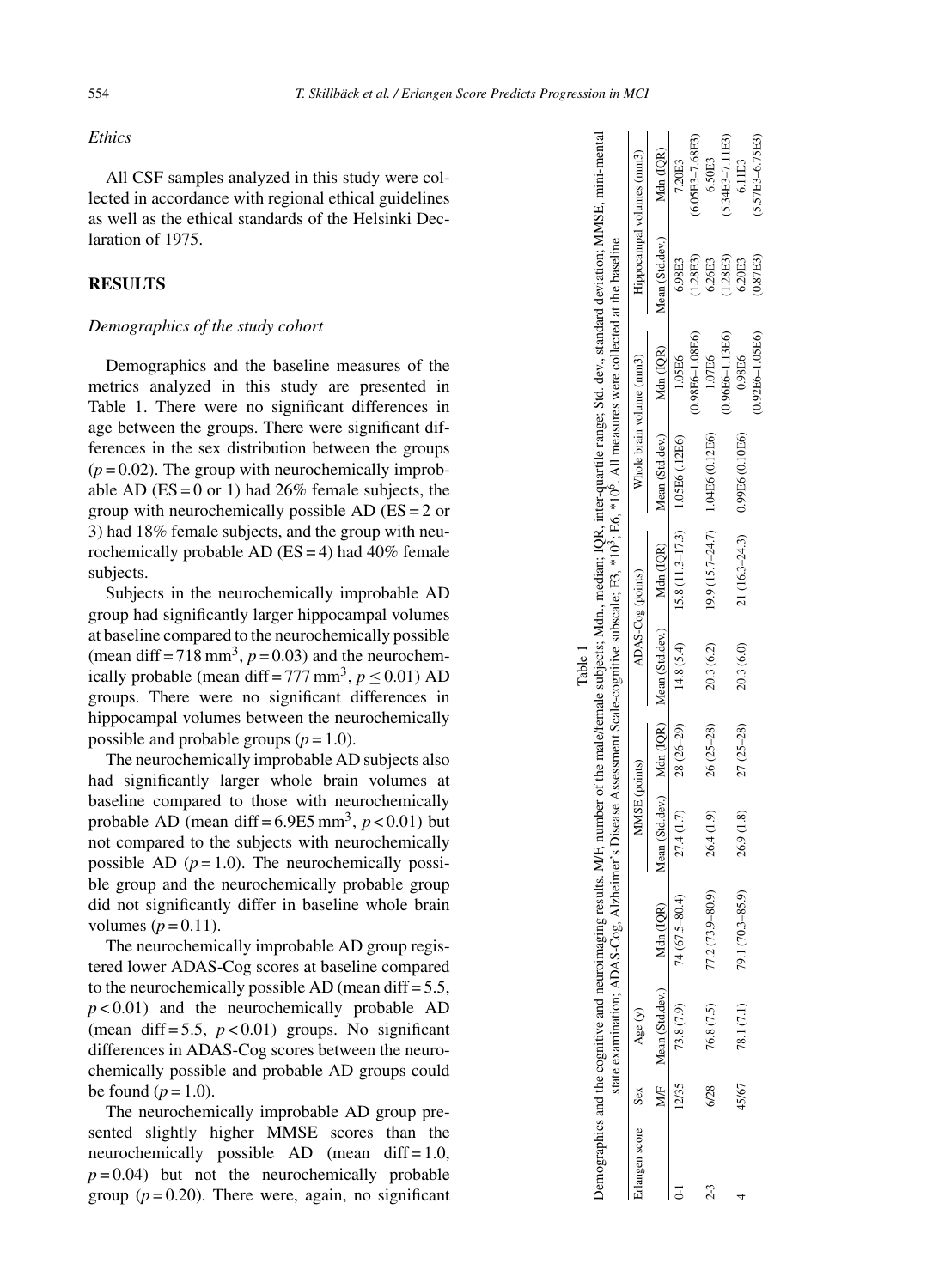| Tarticipants at follow ap thirds |                   |    |     |                                                                                                   |    |     |  |    |    |  |    |
|----------------------------------|-------------------|----|-----|---------------------------------------------------------------------------------------------------|----|-----|--|----|----|--|----|
| Follow-up                        |                   |    |     | Baseline 6 months 12 months 18 months 24 months 30 months 36 months 42 months 48 months 54 months |    |     |  |    |    |  |    |
| Erlangen                         | $0 \text{ or } 1$ | 47 |     | 45                                                                                                | 40 | -56 |  | 30 |    |  |    |
| score                            | 2 or 3            |    |     |                                                                                                   | 29 |     |  |    |    |  |    |
|                                  |                   |    | 108 | 106                                                                                               | 98 |     |  |    | 36 |  | 10 |

Table 2 Participants at follow-up times

differences between the neurochemically possible and probable AD groups  $(p=0.64)$ .

## *Longitudinal changes in cognitive measures in the MCI group*

Follow-up times and number of participants at each point of follow-up is presented in Table 2. The number of included patients decreased over time, but remained over 65% until the follow-up at 42 months where the number of included patients dropped to 35%. At 48 months 14%, and at 54 months 8% of the original study participants were included.

MMSE scores declined significantly faster in the subjects with neurochemically possible AD  $(B=-0.20, p=0.03)$  and with neurochemically probable AD  $(B=-0.36, p<0.01)$  compared to the subjects with neurochemically improbable AD (Fig. 1A). There was a nonsignificant tendency towards faster decline in the MMSE score in neurochemically probable subjects compared to neurochemically possible subjects  $(B = -0.16, p = 0.10)$ .

Subjects with neurochemically probable AD also increased faster in ADAS-Cog scores as compared to the subjects with improbable AD  $(B = 0.71, p = 0.01,$ Fig. 1B). We did not observe differences in ADAS-Cog scores increase between the neurochemically possible AD subjects compared to the neurochemically improbable AD subjects  $(B=0.10, p=0.76)$ . There was, however a significant difference in decline between the neurochemically probable and neurochemically possible AD subjects  $(B = 0.60, p = 0.02)$ .

#### *Longitudinal changes in brain structure in MCI*

Whole brain volumes decreased faster in subjects with neurochemically possible AD  $(B=-0.032)$ ,  $p = 0.03$ ) and neurochemically probable AD  $(B = -0.066, p < 0.01)$  as compared to subjects with neurochemically improbable AD (Fig. 1C). Whole brain volumes also decreased faster in subjects with neurochemically probable AD  $(B = -0.034, p = 0.01)$ as compared to subjects with neurochemically possible AD.

Hippocampal volumes declined faster in patients with neurochemically possible AD  $(B = -0.084,$ *p* < 0.01), and neurochemically probable AD  $(B=-0.20, p<0.01)$  compared to the subjects with neurochemically improbable AD (Fig. 1D). This was also true for subjects with neurochemically probable AD  $(B=-0.117, p<0.01)$  as compared to subjects with neurochemically possible AD.

## **DISCUSSION**

In this study, we examined the utility of the ES as a globally implementable composite AD biomarker evaluation algorithm to predict cognitive and brain imaging decline in MCI stage of AD. In a well-suited study cohort of MCI patients with very little differences in explanatory variables like age and MMSE at baseline, we found that a higher ES predicted a faster disease progression in MCI patients; the subjects with higher ES showed a faster reduction of the whole brain and the hippocampal volumes, as well as faster decrease in MMSE, and a faster increase in ADAS-Cog scores.

In all disease progress measures selected for this study there were clear and statistically significant distinctions between patients with neurochemically improbable AD (ES of 0-1) and those with neurochemically probable AD (ES of 4), and for most measures also between the subjects with neurochemically improbable AD and those with neurochemically possible AD  $(ES = 2 \text{ or } 3)$ . Expectedly, subjects with ES 2-3 exhibited disease developing patterns in between those with the scores score 0-1 and 4. Here, the differences between the groups were statistically weaker, probably at least partly due to the low number of subjects with ES 2 and 3 ( $n = 27$  and  $n = 7$ , respectively). However, their statistical parameters in the GEE models as well as visual indications in the Loess regressions in Fig. 1 corroborate them being part of a continuum between the higher subject count groups of neurochemically improbable AD and neurochemically probable  $(ES = 4)$  AD. An interesting feature of the differences in the time-dependent correlations of the cognitive and the structural measures and ES, is that the neurochemically improbable AD and the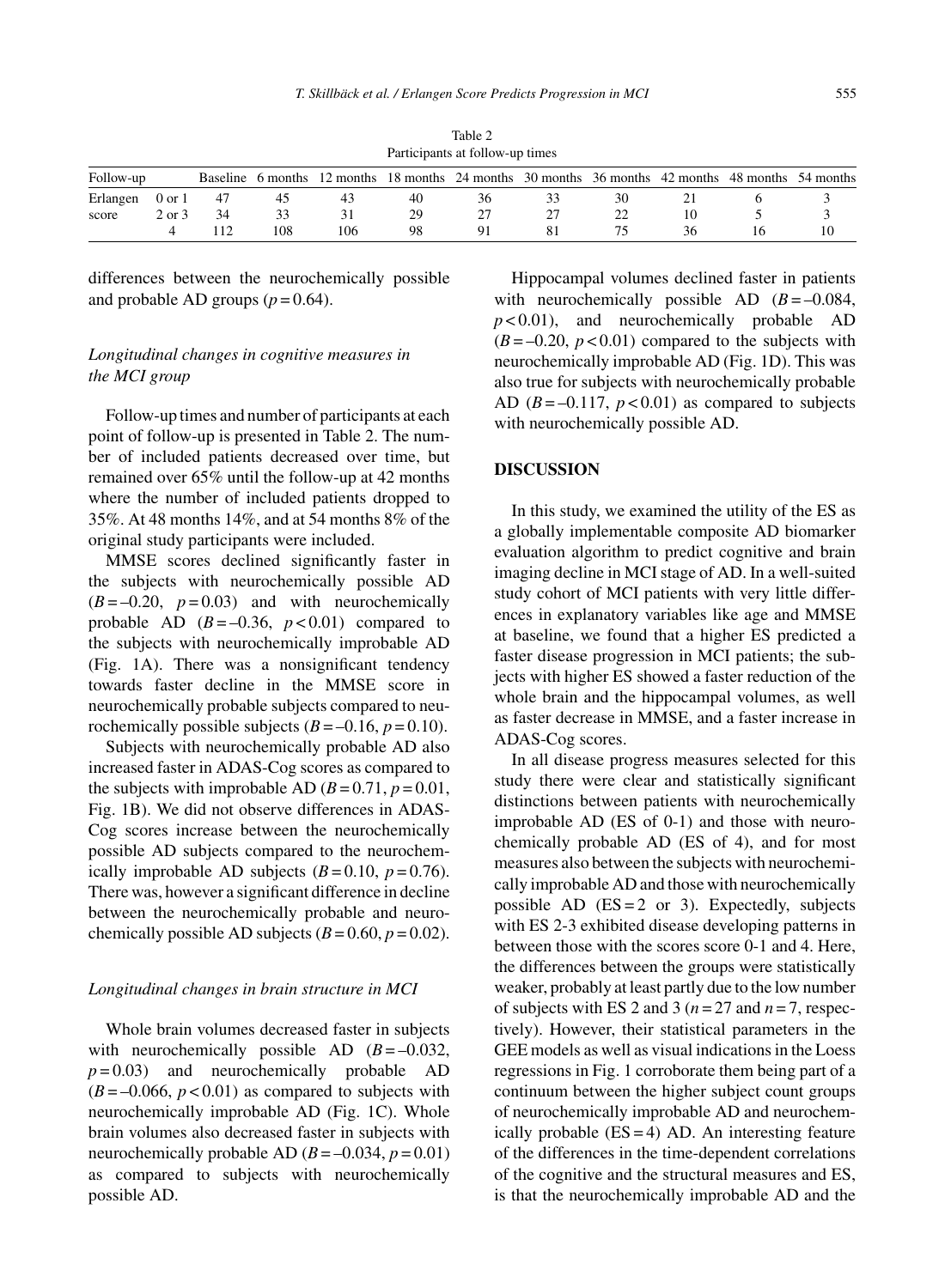

Fig. 1. Correlations between follow up time and the neuropsychologic and neuroimaging population-averaged (marginal) metrics in the three ES categories: A) MMSE score change from the baseline; B) ADAS-Cog score change from the baseline; C) whole brain volume change from the baseline; D) hippocampal volume change from the baseline.

neurochemically possible AD divert from each other in structural but not in cognitive measures. A possible explanation for this is that, in AD, structural alterations are observable before cognitive decline can be detected by MMSE or ADAS-Cog [18]. This means, that some of the subjects with no or only moderate CSF alterations (i.e., those with  $ES = 0-3$ ) at baseline are most probably already at the stage of the disease when the first structural changes can already be seen. On the other hand, it takes much longer for the cognitive decline to reach pathological levels, particularly in patients at the earlier stages of the ongoing AD pathology (i.e., those with less pronounced CSF

alterations as reflected by ES). Studies suggest that hippocampal volume is altered early in AD and a good measure of disease progression in the MCI stage, while whole brain volumes change later and is not a good measure of progression until in later stages of the disease [19]. This provides grounds for the ES as a good proxy for neuroradiological AD staging as hippocampal volumes are significantly altered already at baseline in the ES 0-1 group versus the ES 2-3 group, while whole brain volumes were only altered between the ES 0-1 and the ES 4 groups at baseline. Taken together, the time-dependent differences in sequences of the patterns of the CSF, structural,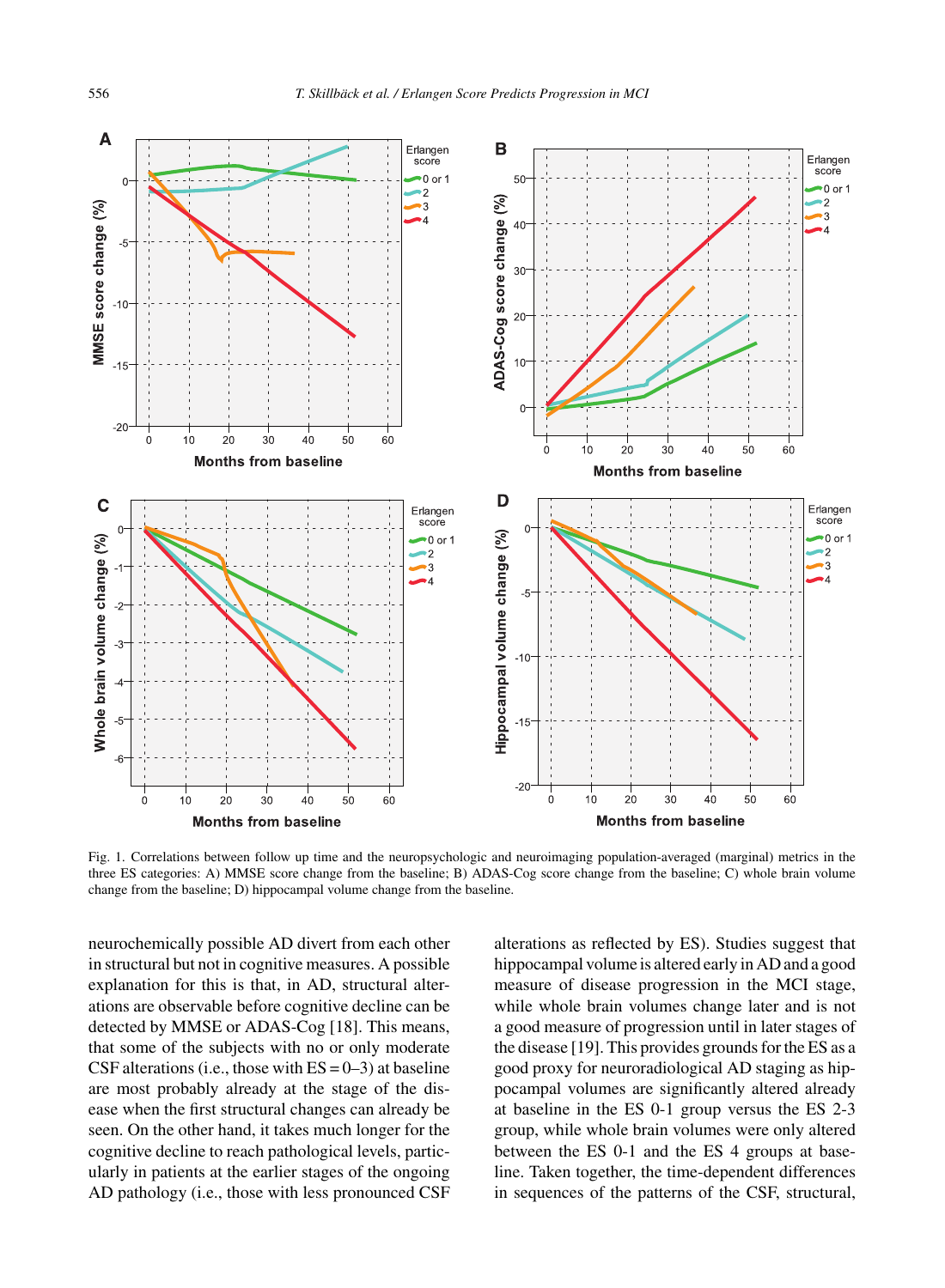and cognitive alterations observed in this study are fully in line with the postulated models.

Interestingly, in a recent study we found that MCI patients with neurochemically possible AD had, compared to the patients with neurochemically improbable AD, 6–8 times higher hazards to progress to the dementia stage of AD in the first three follow up years, and then their hazards decreased and became comparable to those with improbable AD; on the other hand, MCI patients with neurochemically probable AD had hazards to develop AD dementia 8–12 times higher compared to the patients with neurochemically improbable AD [13].

The most serious limitation of this study is the unavailability of results of CSF  $\mathbf{A}\beta_{1-40}$  in this cohort, which precluded integration of the  $\text{A}\beta_{42/40}$ , a biomarker known to better reflect the  $\mathsf{A}\beta$  pathology than  $\mathbf{A}\beta_{1-42}$  concentration [20, 21], into the calculation of the ES. This can perhaps explain, why some subjects categorized as neurochemically improbable AD based on the three available CSF biomarkers  $(ES = 0 \text{ or } 1)$ , show progression in neuroimaging modalities (see Fig. 1C, D). Certainly, some of these subjects would be categorized as neurochemically possible AD category (ES = 2 or 3), if their  $\text{A}\beta_{42/40}$ ratio had been available and turned out pathologic. Nevertheless, it must be stressed that even in the absence of  $A\beta_{42/40}$  ratio, the interpretation based on the ES performed very well in this validation study. Another limitation of this study is the missing data in the follow-up biomarker measurements, especially after month 36, as detailed in Table 2.

It should be noted that Fig. 1 is intended as an illustration, while the GEE model provide statistical proof of differences. Some seeming anomalies between the GEE results and the graphical representations of data in the local regression illustrations occur, likely due to the linear nature of the GEE model contrasting with the adaptive nature of the local regression, and also the low number of participants, particularly at follow up, in the neurochemically probable AD group.

The findings of this study outline a new property of the ES that has not been demonstrated before, namely its predictive features of disease progression rates in MCI. This adds to the value of the algorithm that has previously been shown, including: 1) precise estimation of risk to develop dementia in pre-dementia AD; 2) allowing inter-laboratory comparisons of laboratory test results, despite use of different assays and biomarker cut-offs between centers; 3) interpretation and presentation of all possible biomarker patterns,

including those that are inconsistent with hallmark AD-like biomarker patterns, 4) proxying of the neuroimaging AD staging.

## **ACKNOWLEDGMENTS**

Data collection and sharing for this project was funded by the Alzheimer's Disease Neuroimaging Initiative (ADNI) (National Institutes of Health Grant U01 AG024904) and DOD ADNI (Department of Defense award number W81XWH-12-2-0012). ADNI is funded by the National Institute on Aging, the National Institute of Biomedical Imaging and Bioengineering, and through generous contributions from the following: Alzheimer's Association; Alzheimer's Drug Discovery Foundation; Araclon Biotech; BioClinica, Inc.; Biogen Idec Inc.; Bristol-Myers Squibb Company; Eisai Inc.; Elan Pharmaceuticals, Inc.; Eli Lilly and Company; EuroImmun; F. Hoffmann-La Roche Ltd and its affiliated company Genentech, Inc.; Fujirebio; GE Healthcare; IXICO Ltd.; Janssen Alzheimer Immunotherapy Research & Development, LLC.; Johnson & Johnson Pharmaceutical Research & Development LLC.; Medpace, Inc.; Merck & Co., Inc.; Meso Scale Diagnostics, LLC.; NeuroRx Research; Neurotrack Technologies; Novartis Pharmaceuticals Corporation; Pfizer Inc.; Piramal Imaging; Servier; Synarc Inc.; and Takeda Pharmaceutical Company. The Canadian Institutes of Rev December 5, 2013 Health Research is providing funds to support ADNI clinical sites in Canada. Private sector contributions are facilitated by the Foundation for the National Institutes of Health [\(http://www.fnih.org](http://www.fnih.org)). The grantee organization is the Northern California Institute for Research and Education, and the study is coordinated by the Alzheimer's Disease Cooperative Study at the University of California, San Diego. ADNI data are disseminated by the Laboratory for Neuro Imaging at the University of Southern California.

The study was supported by grants from the Swedish and European Research Councils, Swedish State Support for Clinical Research (ALFGBG), Frimurarstiftelsen, Hjärnfonden, Alzheimerfonden, and the Torsten Söderberg Foundation. HZ is a Wallenberg Academy Fellow. PL received research support from the Innovative Medicines Initiative Joint Undertaking under EMIF grant agreement n◦ 115372, resources of which are composed of financial contribution from the European Union's Seventh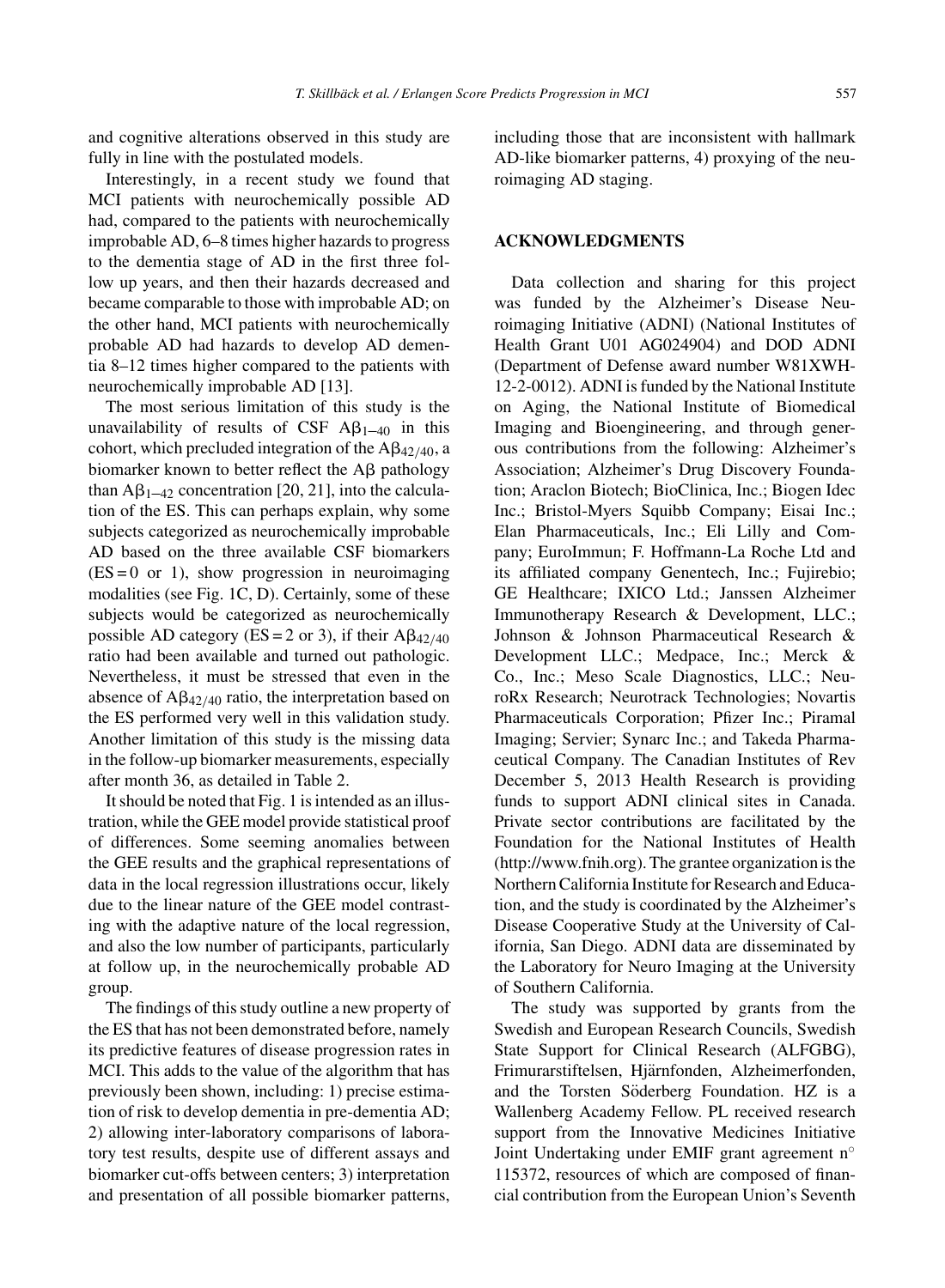Framework Programme (FP7/2007-2013) and EFPIA companies' in kind contribution.

Authors' disclosures available online ([https://](https://www.j-alz.com/manuscript-disclosures/19-0067r2) [www.j-alz.com/manuscript-disclosures/19-0067r2\)](https://www.j-alz.com/manuscript-disclosures/19-0067r2).

#### **REFERENCES**

- [1] Henriques AD, Benedet AL, Camargos EF, Rosa-Neto P, Nobrega OT (2018) Fluid and imaging biomarkers for Alzheimer's disease: Where we stand and where to head to. *Exp Gerontol* **107**, 169-177.
- [2] Frisoni GB, Boccardi M, Barkhof F, Blennow K, Cappa S, Chiotis K, Demonet JF, Garibotto V, Giannakopoulos P, Gietl A, Hansson O, Herholz K, Jack CR, Jr., Nobili F, Nordberg A, Snyder HM, Ten Kate M, Varrone A, Albanese E, Becker S, Bossuyt P, Carrillo MC, Cerami C, Dubois B, Gallo V, Giacobini E, Gold G, Hurst S, Lonneborg A, Lovblad KO, Mattsson N, Molinuevo JL, Monsch AU, Mosimann U, Padovani A, Picco A, Porteri C, Ratib O, Saint-Aubert L, Scerri C, Scheltens P, Schott JM, Sonni I, Teipel S, Vineis P, Visser PJ, Yasui Y, Winblad B (2017) Strategic roadmap for an early diagnosis of Alzheimer's disease based on biomarkers. *Lancet Neurol* **16**, 661-676.
- [3] Lewczuk P, Riederer P, O'Bryant SE, Verbeek MM, Dubois B, Visser PJ, Jellinger KA, Engelborghs S, Ramirez A, Parnetti L, Jack CR, Jr., Teunissen CE, Hampel H, Lleo A, Jessen F, Glodzik L, de Leon MJ, Fagan AM, Molinuevo JL, Jansen WJ, Winblad B, Shaw LM, Andreasson U, Otto M, Mollenhauer B, Wiltfang J, Turner MR, Zerr I, Handels R, Thompson AG, Johansson G, Ermann N, Trojanowski JQ, Karaca I, Wagner H, Oeckl P, van Waalwijk van Doorn L, Bjerke M, Kapogiannis D, Kuiperij HB, Farotti L, Li Y, Gordon BA, Epelbaum S, Vos SJB, Klijn CJM, Van Nostrand WE, Minguillon C, Schmitz M, Gallo C, Lopez Mato A, Thibaut F, Lista S, Alcolea D, Zetterberg H, Blennow K, Kornhuber J (2018) Cerebrospinal fluid and blood biomarkers for neurodegenerative dementias: An update of the Consensus of the Task Force on Biological Markers in Psychiatry of the World Federation of Societies of Biological Psychiatry. *World J Biol Psychiatry* **19**, 244-328.
- [4] Barnett JH, Lewis L, Blackwell AD, Taylor M (2014) Early intervention in Alzheimer's disease: A health economic study of the effects of diagnostic timing. *BMC Neurol* **14**, 101.
- [5] Blennow K, Hampel H, Weiner M, Zetterberg H (2010) Cerebrospinal fluid and plasma biomarkers in Alzheimer disease. *Nat Rev Neurol* **6**, 131-144.
- [6] Skillback T, Farahmand BY, Rosen C, Mattsson N, Nagga K, Kilander L, Religa D, Wimo A, Winblad B, Schott JM, Blennow K, Eriksdotter M, Zetterberg H (2015) Cerebrospinal fluid tau and amyloid-beta1–42 in patients with dementia. *Brain* **138**, 2716-2731.
- [7] Kuhlmann J, Andreasson U, Pannee J, Bjerke M, Portelius E, Leinenbach A, Bittner T, Korecka M, Jenkins RG, Vanderstichele H, Stoops E, Lewczuk P, Shaw LM, Zegers I, Schimmel H, Zetterberg H, Blennow K (2017) CSF Abeta1–42 - an excellent but complicated Alzheimer's biomarker - a route to standardisation. *Clin Chim Acta* **467**, 27-33.
- [8] Lewczuk P, Zimmermann R, Wiltfang J, Kornhuber J (2009) Neurochemical dementia diagnostics: A simple algorithm

for interpretation of the CSF biomarkers. *J Neural Transm (Vienna)* **116**, 1163-1167.

- [9] Hansson O, Zetterberg H, Buchhave P, Londos E, Blennow K, Minthon L (2006) Association between CSF biomarkers and incipient Alzheimer's disease in patients with mild cognitive impairment: A follow-up study. *Lancet Neurol* **5**, 228-234
- [10] Shaw LM, Vanderstichele H, Knapik-Czajka M, Figurski M, Coart E, Blennow K, Soares H, Simon AJ, Lewczuk P, Dean RA, Siemers E, Potter W, Lee VM, Trojanowski JQ (2011) Qualification of the analytical and clinical performance of CSF biomarker analyses in ADNI. *Acta Neuropathol* **121**, 597-609.
- [11] Lewczuk P, Kornhuber J, Toledo JB, Trojanowski JQ, Knapik-Czajka M, Peters O, Wiltfang J, Shaw LM (2015) Validation of the Erlangen score algorithm for the prediction of the development of dementia due to Alzheimer's disease in pre-dementia subjects. *J Alzheimers Dis* **48**, 433-441.
- [12] Filipek-Gliszczynska A, Barczak A, Budziszewska M, Mandecka M, Gabryelewicz T, Barcikowska M (2018) The Erlangen score algorithm in the diagnosis and prediction of the progression from subjective cognitive decline and mild cognitive impairment to Alzheimer-type dementia. *Folia Neuropathol* **56**, 88-96.
- [13] Baldeiras I, Santana I, Leitao MJ, Vieira D, Duro D, Mroczko B, Kornhuber J, Lewczuk P (2019) Erlangen score as a tool to predict progression from mild cognitive impairment to dementia in Alzheimer's disease. *Alzheimers Res Ther* **11**, 2.
- [14] Shaw LM, Vanderstichele H, Knapik-Czajka M, Clark CM, Aisen PS, Petersen RC, Blennow K, Soares H, Simon A, Lewczuk P, Dean R, Siemers E, Potter W, Lee VM, Trojanowski JQ (2009) Cerebrospinal fluid biomarker signature in Alzheimer's disease neuroimaging initiative subjects. *Ann Neurol* **65**, 403-413.
- [15] Jack CR, Jr., Bernstein MA, Fox NC, Thompson P, Alexander G, Harvey D, Borowski B, Britson PJ, J LW, Ward C, Dale AM, Felmlee JP, Gunter JL, Hill DL, Killiany R, Schuff N, Fox-Bosetti S, Lin C, Studholme C, DeCarli CS, Krueger G, Ward HA, Metzger GJ, Scott KT, Mallozzi R, Blezek D, Levy J, Debbins JP, Fleisher AS, Albert M, Green R, Bartzokis G, Glover G, Mugler J, Weiner MW (2008) The Alzheimer's Disease Neuroimaging Initiative (ADNI): MRI methods. *J Magn Reson Imaging* **27**, 685-691.
- [16] Fischl B, Salat DH, Busa E, Albert M, Dieterich M, Haselgrove C, van der Kouwe A, Killiany R, Kennedy D, Klaveness S, Montillo A, Makris N, Rosen B, Dale AM (2002) Whole brain segmentation: Automated labeling of neuroanatomical structures in the human brain. *Neuron* **33**, 341-355.
- [17] Fischl B, van der Kouwe A, Destrieux C, Halgren E, Segonne F, Salat DH, Busa E, Seidman LJ, Goldstein J, Kennedy D, Caviness V, Makris N, Rosen B, Dale AM (2004) Automatically parcellating the human cerebral cortex. *Cereb Cortex* **14**, 11-22.
- [18] Jack CR, Jr., Knopman DS, Jagust WJ, Petersen RC, Weiner MW, Aisen PS, Shaw LM, Vemuri P, Wiste HJ, Weigand SD, Lesnick TG, Pankratz VS, Donohue MC, Trojanowski JQ (2013) Tracking pathophysiological processes in Alzheimer's disease: An updated hypothetical model of dynamic biomarkers. *Lancet Neurol* **12**, 207-216.
- [19] Henneman WJ, Sluimer JD, Barnes J, van der Flier WM, Sluimer IC, Fox NC, Scheltens P, Vrenken H, Barkhof F (2009) Hippocampal atrophy rates in Alzheimer disease: